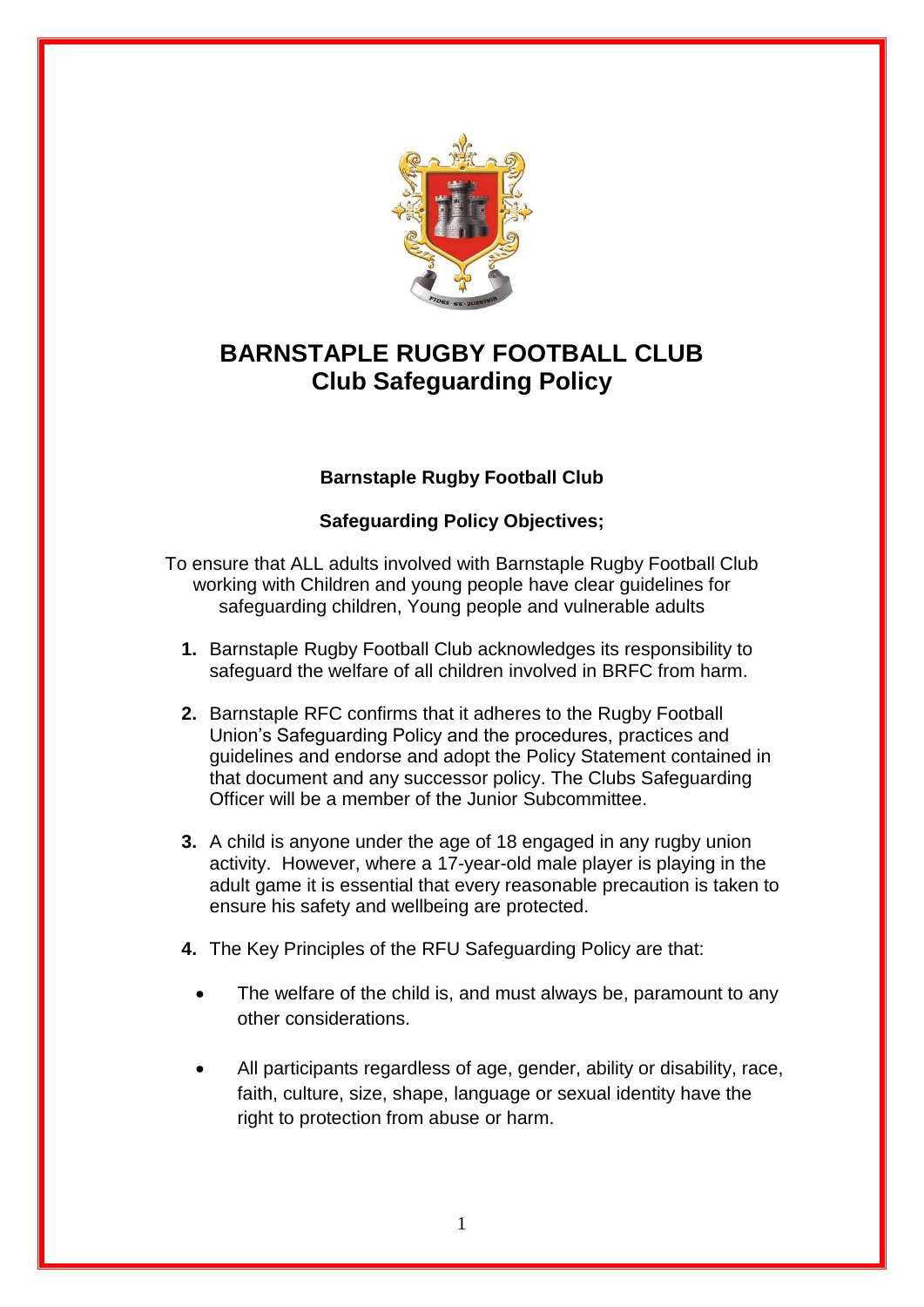- All allegations or suspicions of abuse, neglect, harm and poor practice will be taken seriously and responded to swiftly, fairly and appropriately.
- Working in partnership with other organisations, statutory agencies, parents, carers, children and young people is essential for the welfare of children.
- Children have a right to expect support, and personal and social development delivered by an appropriately recruited, vetted and managed in relation to their participation in rugby union, whether they are playing, volunteering or officiating in the community or professional areas of the sport.
- **5.** Barnstaple RFC recognises that all children have the right to participate in sport in a safe, positive and enjoyable environment whilst at the same time being protected from abuse, neglect, harm and poor practice. Barnstaple RFC recognises that this is the responsibility of everyone involved, in whatever capacity, at the club.
- **6.** Barnstaple RFC will implement and comply with the RFU Code of Conduct and the Codes of Conduct for Coaches, Spectators and Officials as appropriate.
- **7.** If you witness or are aware of an incident where the welfare of a child has been put at risk you must, in the first instance, inform the Club Safeguarding Officer. They will then inform the CB Safeguarding Manager and the RFU Safeguarding Team. If an incident involves the Club Safeguarding Officer you should inform either the Club Secretary, Club Chairman or either the CB Safeguarding Manager or the RFU Safeguarding Team.
- **8.** All members of Barnstaple RFC who work with children in Regulated Activity must undertake an RFU Disclosure and Barring Service (DBS) check in accordance with RFU Regulation 21.
- **9.** Barnstaple RFC will ensure that all its members, whether they are coaches, parents, players or officials will comply with the Best Practice Guidance as issued by the RFU. In summary, the following are **NOT** acceptable and will be treated seriously by the club and may result in disciplinary action being taken by the club, the CB or the RFU:
	- Working alone with a child.
	- Consuming alcohol whilst responsible for children.
	- Providing alcohol to children or allowing its supply.
	- Smoking in the presence of children.
	- Humiliating children.
	- Inappropriate or unnecessary physical contact with a child.